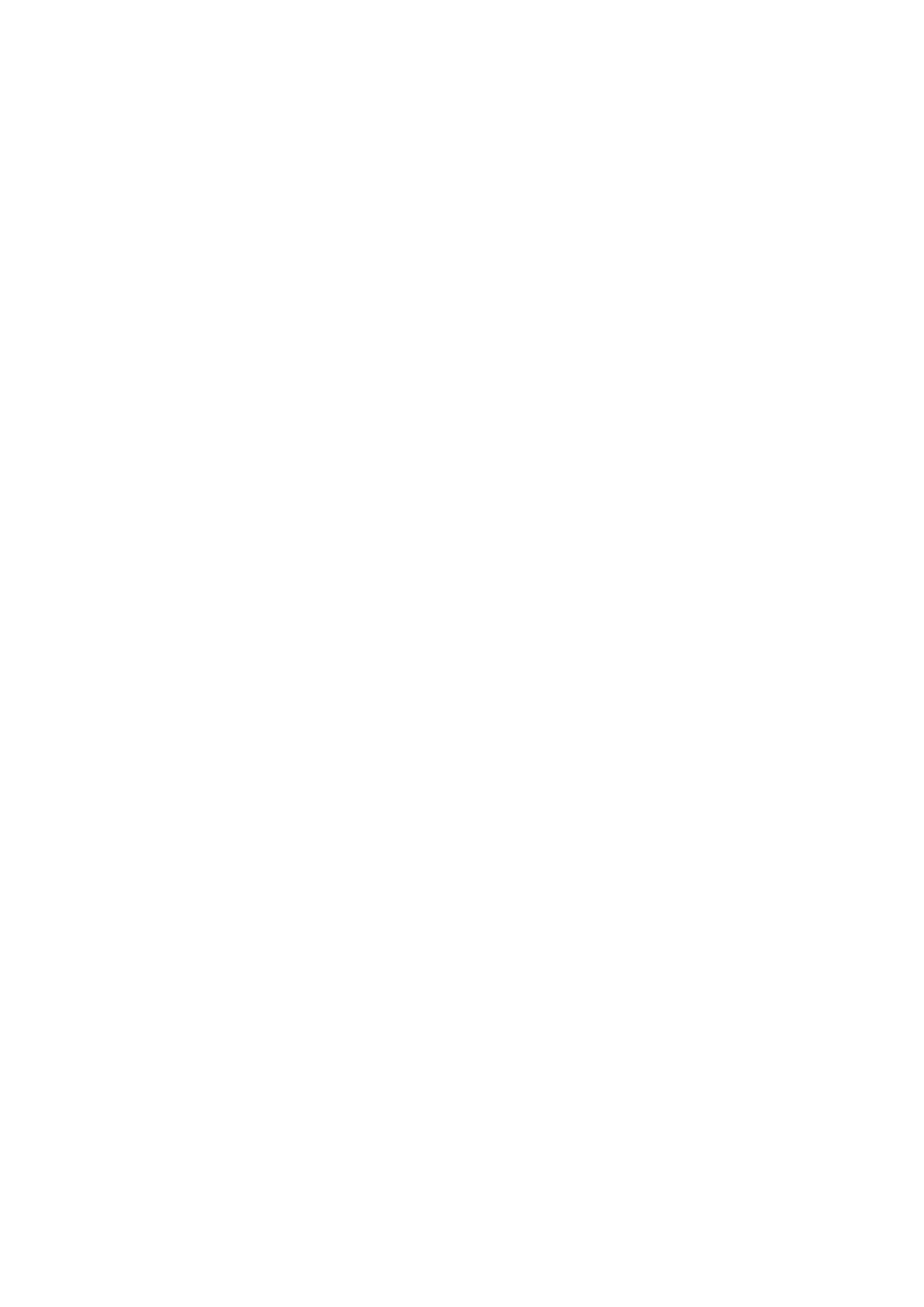# **Bank of Ireland Group**

Governor

Head Office Lower Baggot Street Dublin 2

4 June 2009

Dear Stockholder,

Notice of the Annual General Court ('AGC') to be held at 11 a.m. on Friday, 3 July 2009, at the O'Reilly Hall, UCD, Belfield, Dublin 4 is set out on pages 4 and 5 of this document.

The Court of Directors is recommending for your approval all the resolutions that will be proposed at the meeting. I will comment on the resolutions as follows:

**Item 1** proposes the adoption of the Report of the Directors and the Accounts for the year ended 31 March 2009. The Report contains extensive analysis of the Group's business performance and risks and also outlines significant changes in remuneration policy. The changes in remuneration policy reflect the changed economic circumstances facing Bank of Ireland and result in substantially reduced remuneration for senior executives and directors.

**Item 2 (i)** relates to the proposal to elect Mr. Patrick O'Sullivan as a new non-executive director.

Mr. O'Sullivan has had a distinguished and varied career in financial services and retired recently as Vice Chairman and Chief Growth Officer of Zurich Financial Services Group, based in Switzerland. Prior to that role he held senior positions with a number of companies including Group Finance Director, Zurich Financial Services (Switzerland); Chief Executive Officer, Eagle Star Insurance (London); Chief Operating Officer, Barclays De Zoete Wedd Holdings (London); Managing Director, Financial Guaranty Insurance Co. (part of GE Capital) (London & New York); Executive Director, Goldman Sachs International (London) and General Manager, Bank of America Futures (London)

Mr. O'Sullivan holds a BBS from Trinity College Dublin and a Masters degree in Accounting & Finance from London School of Economics. He is a Fellow of the Institute of Chartered Accountants in Ireland and was a member of the International Accounting Standards Board – Insurance Working Group on IFRS.

The Court is pleased to recommend Mr. O'Sullivan for election as a director.

**Item 2 (ii)** relates to the re-election of directors.

Exceptionally, this year, as required under the terms of the recent investment by the State of €3.5bn. in preference shares, all directors, except Mr. Tom Considine and Mr. Joe Walsh who were nominated to the Court by the Minister for Finance, are retiring at the AGC.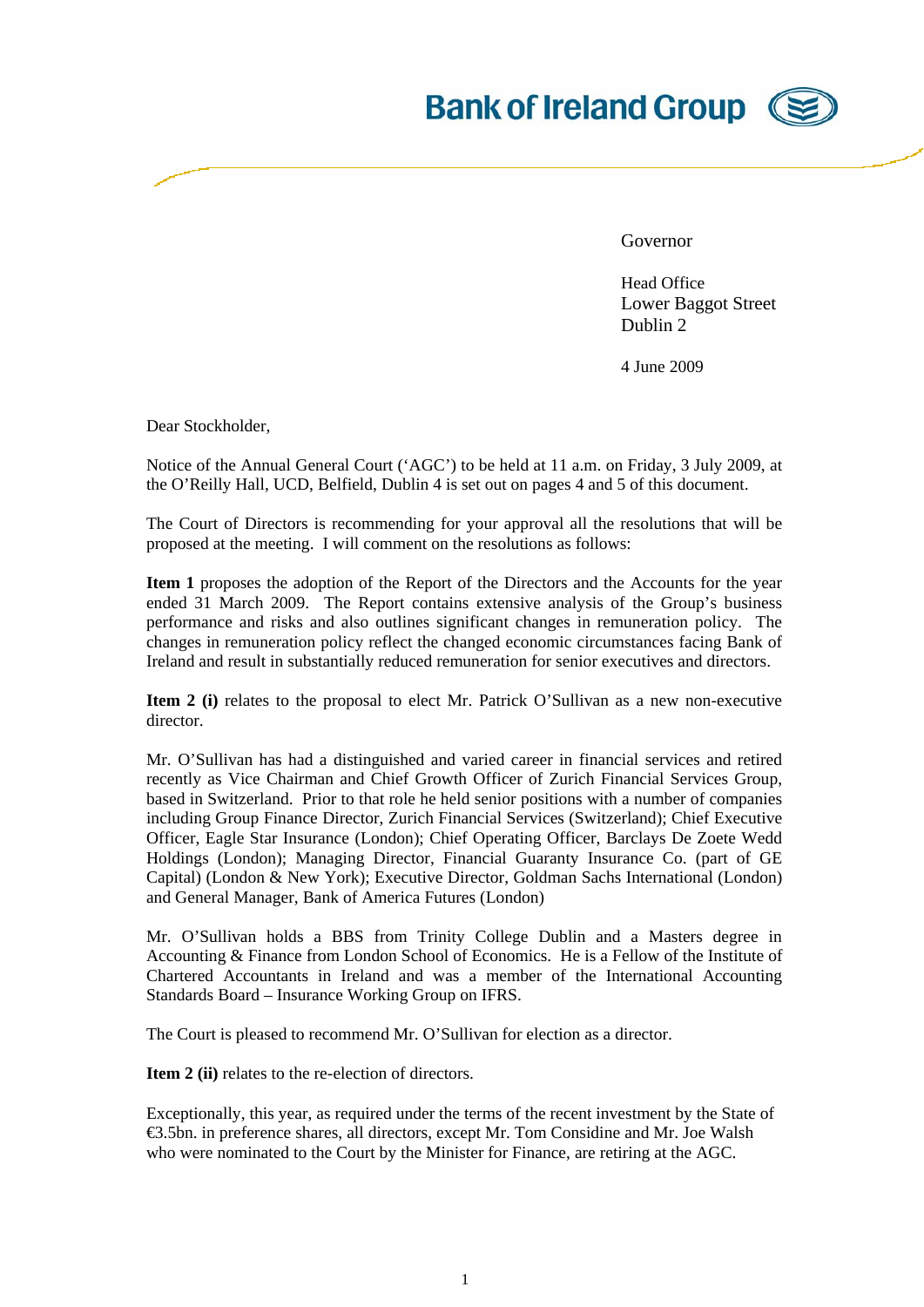The following directors, being eligible, are offering themselves for re-election: Richie Boucher, Des Crowley, Denis Donovan, Paul Haran, Dennis Holt, Rose Hynes, Jerome Kennedy, Heather Ann McSharry, Declan McCourt, Terry Neill and John O'Donovan.

David Dilger and George Magan, who have served six years on the Court, which is the normal term for a non-executive director, are not going forward for re-election. In addition, as announced with the Preliminary Results, I am standing down as Governor at the end of the AGC and I am not going forward for re-election. The Nomination and Governance Committee of the Court, which excludes me for this purpose, has initiated a process to select my successor as Governor.

A biographical note in respect of each director standing for re-election is contained on pages 69 and 70 in the annual Report and Accounts.

This past difficult year has demanded substantial additional commitment of time and effort by each director. I am pleased to confirm that, following evaluation, the Court has concluded that each director standing for re-election makes a valued contribution to the deliberations of the Court and demonstrates continuing commitment to the role.

**Item 3** seeks the usual authority from stockholders to enable the directors to determine the remuneration of the auditors.

Apart from the ordinary business outlined above, there are 3 items of special business as follows:

#### **Item 4 - Renewal of authority to re-issue units of stock**

The resolution at Item 4 of the Notice seeks to determine the re-issue price range at which stock purchased and held as treasury stock may subsequently be re-issued off-market. The re-issue price of treasury stock for the purposes of any employee stock scheme will be the price provided for in such scheme; otherwise, the re-issue price will be in the range 95% to 120% of the average closing price of the stock on the Irish Stock Exchange for the five business days immediately preceding the day on which the stock is re-issued.

#### **Item 5 and Item 6 - Renewal of authority to allot Ordinary Stock on a non-pre-emptive basis**

Under the resolution at Item 5 of the Notice, the directors are seeking the renewal of the authority, as granted last year, to allot up to the equivalent of 5% of the issued Ordinary Stock *for cash* on a non-pre-emptive basis (i.e. other than on a pro rata basis to stockholders). This approximates to a nominal amount of  $\epsilon$ 32 million.

Under the resolution at Item 6 of the Notice, the directors are seeking a general authority, similar to that granted last year, to allot and issue Ordinary Stock *otherwise than for cash* for the purpose of, or in connection with, the acquisition of any company, undertaking, business or assets. This authority shall be for a nominal amount not exceeding, at the date of the passing of the resolution, the lesser of 10% of the issued Ordinary Stock or the authorised but unissued Ordinary Stock in the capital of the Bank.

As a result of the passing of these resolutions stockholders will have granted two distinct and separate authorisations empowering the directors to allot and issue Ordinary Stock on a nonpre-emptive basis.

The authorities being sought will remain in force until 2 October 2010 or the date of the Annual General Court in 2010, whichever is the earlier. **There are currently no plans to issue any Ordinary Stock on foot of either of these authorisations.**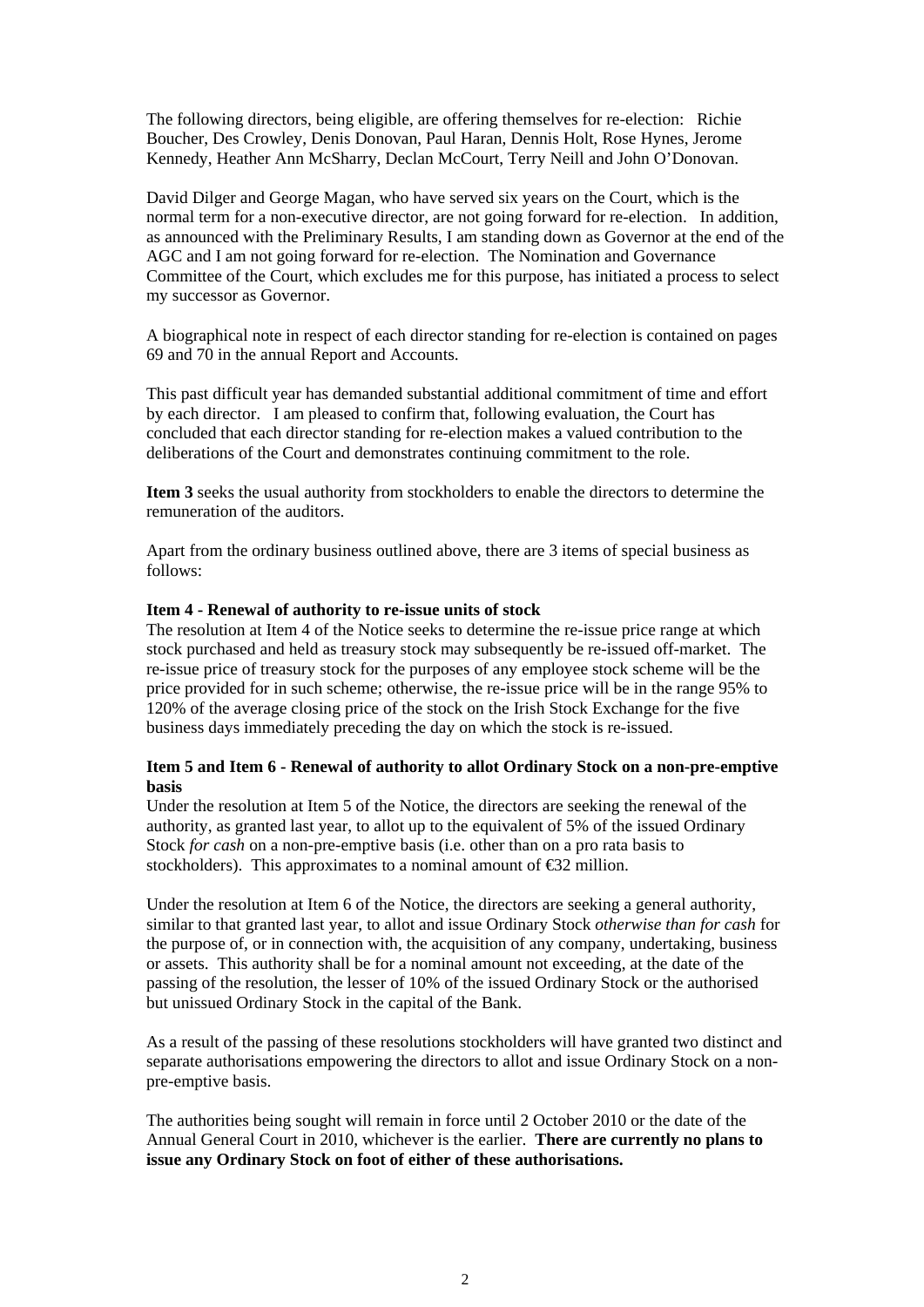#### **Recommendation**

The directors believe that the above resolutions proposed to the Annual General Court are in the best interests of the Bank and its stockholders as a whole and accordingly recommend that you vote in favour of them, as they intend to do in respect of their own beneficial holdings amounting to 1,207,895 units of Ordinary Stock.

#### **Action to be taken**

You will find a Form of Proxy accompanying this document for use in connection with the Annual General Court. The Form of Proxy should be completed and returned as soon as possible to the Registrar, Computershare Investor Services (Ireland) Ltd, either electronically (**[www.computershare.com/ie/voting/bankofireland](http://www.computershare.com/ie/voting/bankofireland)**) or to P.O. Box 954, Heron House, Corrig Road, Sandyford Industrial Estate, Dublin 18, Ireland and in any event, in order to be valid, so as to arrive not later than 11.00am on Wednesday, 1 July 2009. The lodging of a Form of Proxy will not preclude a stockholder from attending and voting in person at the Annual General Court.

If you would like to submit a question in advance of the Annual General Court, please send it by email to **agcquestions@boimail.com** or send it in writing with your Form of Proxy to the Registrar. I will respond to questions raised when the item of business to which they relate is under consideration by the meeting. Any other questions submitted, that are not relevant to the meeting, will be responded to subsequently by an appropriate executive.

Finally, in the interests of protecting the environment and promoting efficiency in our company, I would ask you to consider electing, through our registrar (www.computershare.com/register/ie), to:

- receive your stockholder documentation on-line as soon as it is published on our website. As well as being speedier and less bulky, you can access some or all of the information at your convenience. Please see separate correspondence in this regard elsewhere in this mailing;
- amalgamate separate holdings of stock into a single account, if you currently have more than one stock account, so as to eliminate duplication of material and postage.

#### **If you wish to attend the Annual General Court, please detach your Attendance Card from your Form of Proxy and bring it with you to the meeting.**

Yours sincerely,

**Richard Burrows**  Governor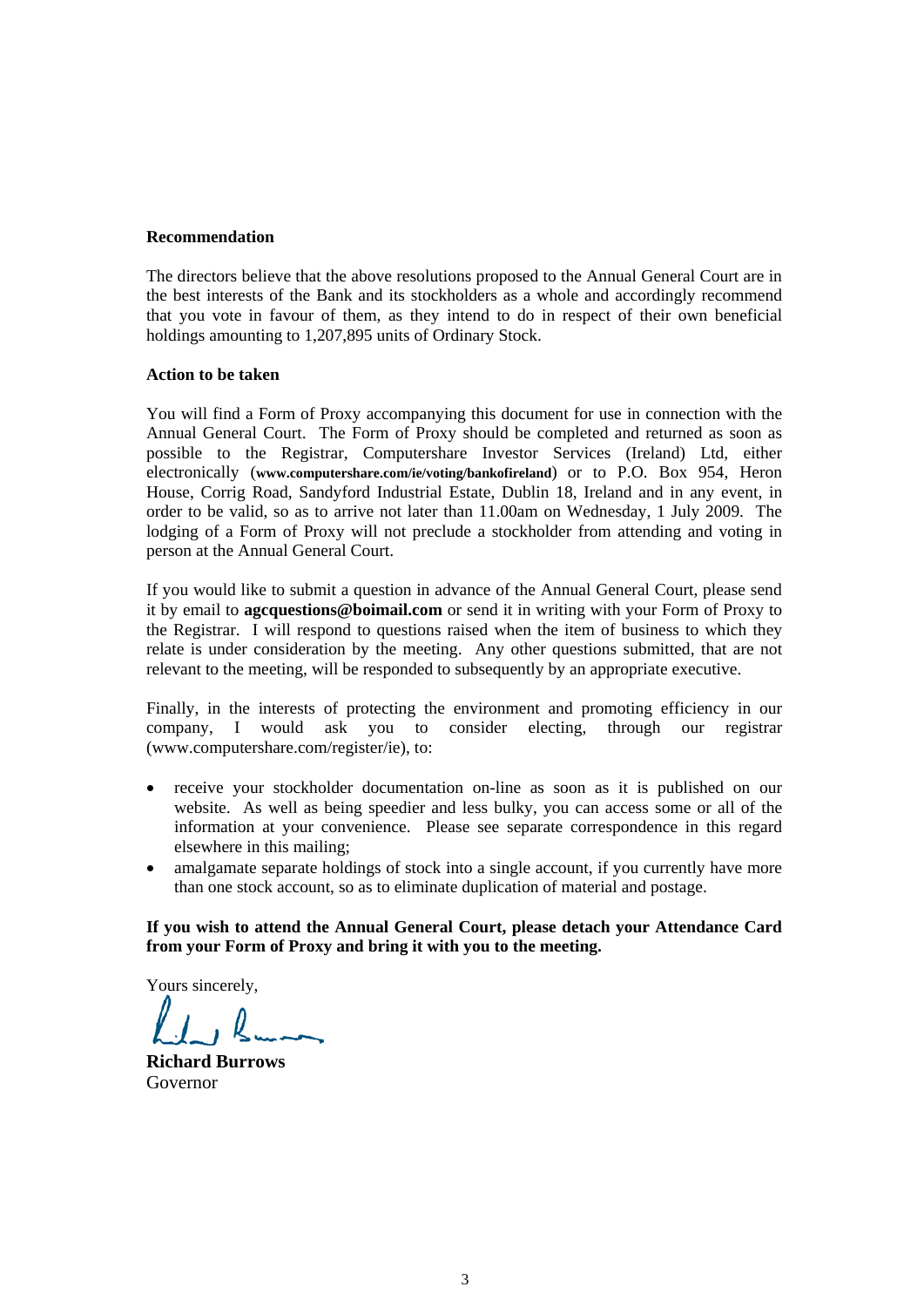## **NOTICE OF THE ANNUAL GENERAL COURT**

**NOTICE IS HEREBY GIVEN that the Annual General Court of The Governor and Company of the Bank of Ireland (the "Bank") will be held on Friday, 3 July 2009, at 11a.m. in the O'Reilly Hall, University College Dublin, Belfield, Dublin 4, Ireland, for the following purposes:-** 

- 1. To receive the Report of the Directors and the accounts for the year ended 31 March 2009.
- 2 (i) To elect Mr. Patrick O'Sullivan as a non-executive director.
- 2 (ii) To re-elect the following directors, by separate resolutions:-
	- (a) Richie Boucher (g) Jerome Kennedy
	-
	- (c) Denis Donovan (i) Declan McCourt
	- (d) Paul Haran (j) Terry Neill
	-
	- (f) Rose Hynes
- 
- (b) Des Crowley (h) Heather Ann McSharry
	-
	-
- (e) Dennis Holt (k) John O'Donovan

Biographical information in respect of each director is provided on pages 69 and 70 in the Annual Report and, in Mr O'Sullivan's case, in the Governor's Letter to Stockholders.

- 3 To authorise the directors to determine the remuneration of the auditors.
- 4 To consider and if thought fit pass the following resolution as a special resolution:-

"THAT, for the purposes of Section 209 of the Companies Act, 1990 (the "1990 Act"), the reissue price range at which any units of treasury stock for the time being held by the Bank may be re-issued off-market shall be determined in accordance with Bye-Law 41 of the Bye-Laws of the Bank.

This resolution shall take effect and the authority hereby conferred shall be effective immediately and shall expire at the close of business on the earlier of the date of the next Annual General Court of the Bank after the passing of this resolution or 2 January 2011 unless previously varied or renewed in accordance with the provisions of Section 209 of the 1990 Act.".

5 To consider and if thought fit pass the following resolution as a special resolution:-

"THAT the directors be and are hereby generally empowered to issue, allot, grant options over or otherwise dispose of Ordinary Stock of the Bank for cash on a non-pre-emptive basis (including the issue of securities convertible into Ordinary Stock) or to agree to do any of the foregoing acts;

#### PROVIDED THAT the power conferred by this resolution shall:

- (i) be limited to the issue, allotment, grant of options over or other disposal of Ordinary Stock of a nominal amount of €32 million, and
- (ii) expire on 2 October 2010 or on the date of the Annual General Court of the Bank in 2010, whichever is the earlier; and

PROVIDED FURTHER THAT any Ordinary Stock which may be issued pursuant to any employee stock issue or stock option scheme approved by a General Court shall be disregarded for the purpose of both the maximum limit and the expiry date set out above.".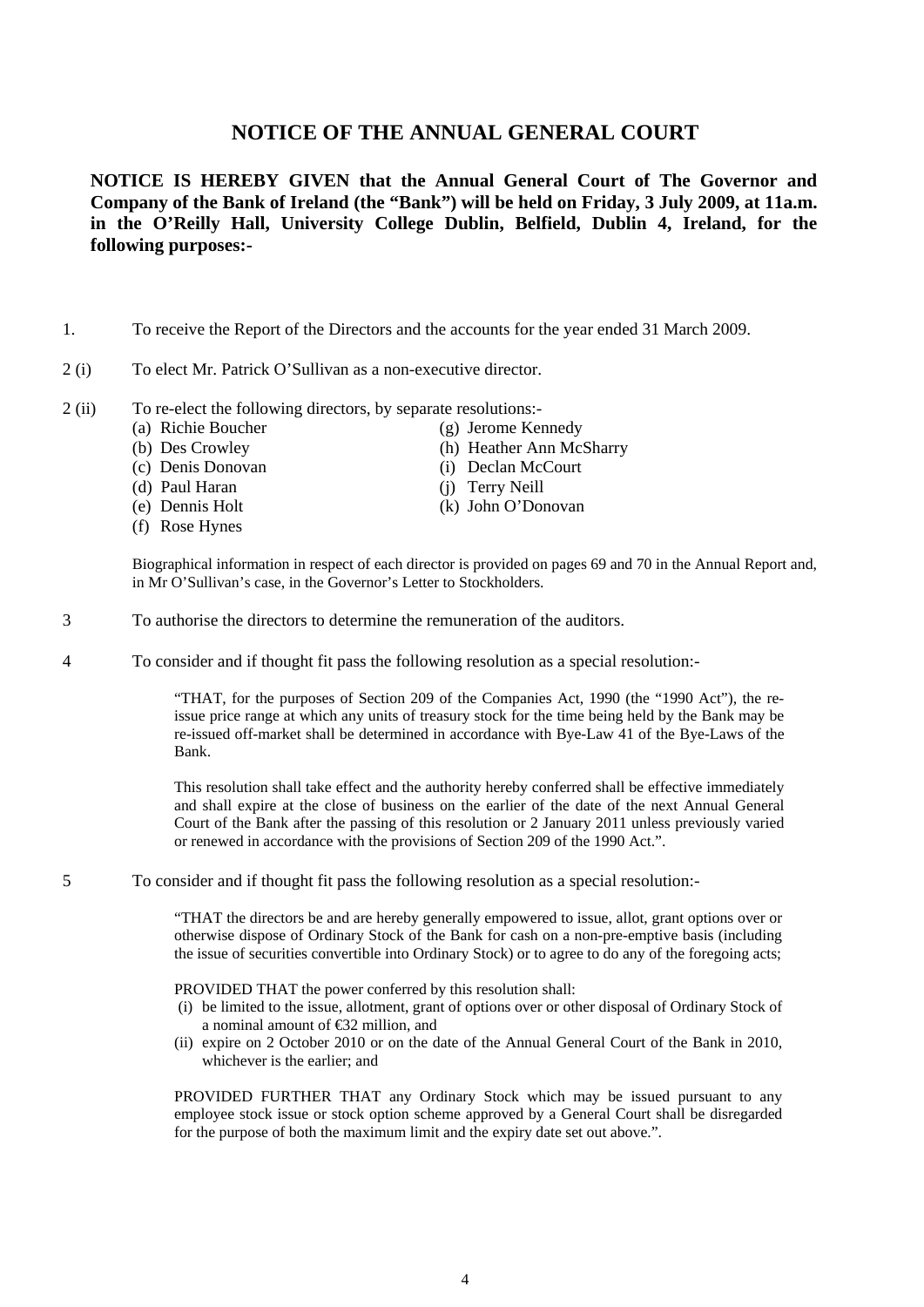6 To consider and if thought fit pass the following resolution as a special resolution:-

"THAT the directors be and are hereby generally empowered to issue, allot, grant options over or otherwise dispose of Ordinary Stock of the Bank otherwise than for cash on a non-pre-emptive basis (including the issue of securities convertible into Ordinary Stock) or to agree to do any of the foregoing acts;

PROVIDED THAT the power conferred by this resolution shall:

- (i) be limited to the issue, allotment, grant of options over or other disposal of Ordinary Stock of a nominal amount, at the date of the passing of the resolution, of the lesser of ten per cent. of the issued Ordinary Stock or the authorised but unissued Ordinary Stock in the capital of the Bank, and
- (ii) expire on 2 October 2010 or on the date of the Annual General Court of the Bank in 2010, whichever is the earlier; and

PROVIDED FURTHER THAT any Ordinary Stock which may be issued pursuant to any employee stock issue or stock option scheme approved by a General Court shall be disregarded for the purpose of both the maximum limit and the expiry date set out above.".

**By Order J B Clifford, Secretary Bank of Ireland Head Office Lower Baggot Street Dublin 2. 4 June 2009** 

#### **Notes**

- I. A Form of Proxy relating to the meeting accompanies this document. To be valid, Forms of Proxy must be returned either electronically (**[www.computershare.com/ie/voting/bankofireland](http://www.computershare.com/ie/voting/bankofireland))** or to P.O. Box 954, Heron House, Corrig Road, Sandyford Industrial Estate, Dublin 18, Ireland, so as to reach the Registrar, Computershare Investor Services (Ireland) Ltd, no later than 11.00am on Wednesday, 1 July 2009.
- II. In accordance with Regulation 14 of the Companies Act, 1990 (Uncertificated Securities) Regulations, 1996 for the purposes of determining which persons are entitled to attend or vote at the Annual General Court and the number of votes which such persons may cast, only those persons on the Register of Members of the Bank at the close of business on 1<sup>st</sup> July 2009 shall be entitled to attend or vote at the Annual General Court.
- III. A holder of Ordinary Stock entitled to attend and vote at the Annual General Court is entitled to appoint a proxy to attend and vote in his/her stead. A proxy need not be a member of the Bank.
- IV. Holders of the Sterling and euro Preference Stock, although entitled to receive copies of the annual Report and Accounts and Notice of any General Court, are not entitled to attend and vote at this meeting in respect of their holding of such stock.